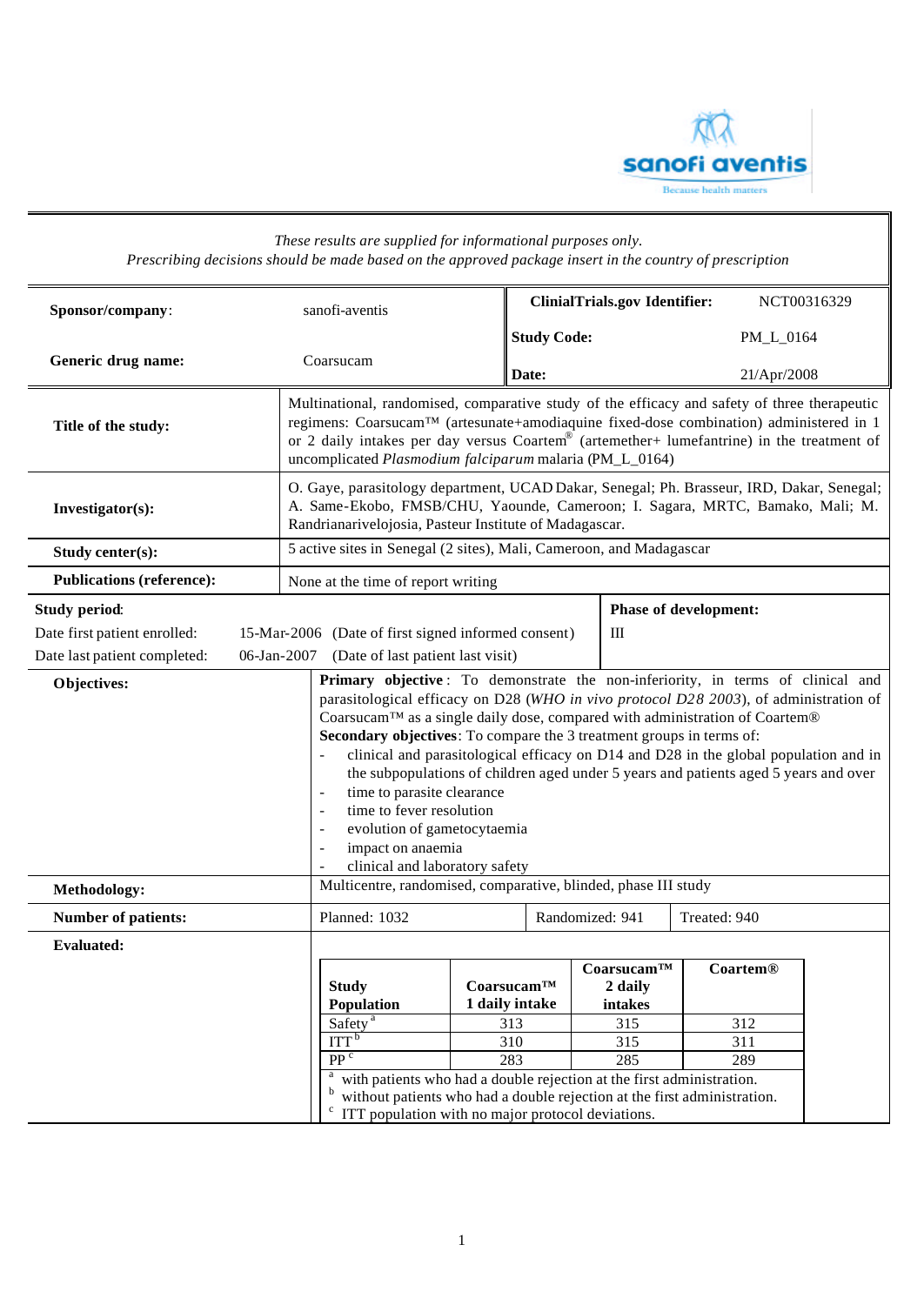| <b>Inclusion criteria:</b>                       | Patients presenting uncomplicated Plasmodium falciparum malaria (parasite density<br>ranging from 1000 to 200,000 asexual forms per $\mu$ L). Patients (or parents) having signed<br>informed consent, capable of receiving oral treatment. Females of child-bearing age with<br>negative pregnancy test. |                                                                                                                                                                                                                                                                                                                                                                                                                                                                                                                                                                                                                                                                                                                                                                                                                                                                                                                                                                                                           |  |  |
|--------------------------------------------------|-----------------------------------------------------------------------------------------------------------------------------------------------------------------------------------------------------------------------------------------------------------------------------------------------------------|-----------------------------------------------------------------------------------------------------------------------------------------------------------------------------------------------------------------------------------------------------------------------------------------------------------------------------------------------------------------------------------------------------------------------------------------------------------------------------------------------------------------------------------------------------------------------------------------------------------------------------------------------------------------------------------------------------------------------------------------------------------------------------------------------------------------------------------------------------------------------------------------------------------------------------------------------------------------------------------------------------------|--|--|
| <b>Investigational product:</b>                  | <b>Coarsucam</b> <sup>™</sup> (artesunate $(AS)$ + amodiaquine $(AQ)$ fixed-dose combination)                                                                                                                                                                                                             |                                                                                                                                                                                                                                                                                                                                                                                                                                                                                                                                                                                                                                                                                                                                                                                                                                                                                                                                                                                                           |  |  |
| Dose:                                            | AS 25/AQ 67.5 mg tablets<br>AS 50/AQ 135 mg tablets<br>Dosage adjusted according to body weight range; completed if necessary with placebo<br>tablets for blinding                                                                                                                                        |                                                                                                                                                                                                                                                                                                                                                                                                                                                                                                                                                                                                                                                                                                                                                                                                                                                                                                                                                                                                           |  |  |
| Administration:                                  | Oral administration, 1 or 2 daily intakes per day                                                                                                                                                                                                                                                         |                                                                                                                                                                                                                                                                                                                                                                                                                                                                                                                                                                                                                                                                                                                                                                                                                                                                                                                                                                                                           |  |  |
| <b>Duration of treatment:</b> 3 days per patient |                                                                                                                                                                                                                                                                                                           | Duration of observation: 28 days per patient                                                                                                                                                                                                                                                                                                                                                                                                                                                                                                                                                                                                                                                                                                                                                                                                                                                                                                                                                              |  |  |
| <b>Reference therapy:</b>                        | <b>Coartem</b> <sup>®</sup> (artemether + lumefantrine)                                                                                                                                                                                                                                                   |                                                                                                                                                                                                                                                                                                                                                                                                                                                                                                                                                                                                                                                                                                                                                                                                                                                                                                                                                                                                           |  |  |
| Dose:                                            |                                                                                                                                                                                                                                                                                                           | Tablet containing 20/120 mg<br>Dosage adjusted according to body weight range                                                                                                                                                                                                                                                                                                                                                                                                                                                                                                                                                                                                                                                                                                                                                                                                                                                                                                                             |  |  |
| Administration:                                  | Oral administration, in 2 daily intakes per day                                                                                                                                                                                                                                                           |                                                                                                                                                                                                                                                                                                                                                                                                                                                                                                                                                                                                                                                                                                                                                                                                                                                                                                                                                                                                           |  |  |
| <b>Criteria for evaluation:</b>                  |                                                                                                                                                                                                                                                                                                           |                                                                                                                                                                                                                                                                                                                                                                                                                                                                                                                                                                                                                                                                                                                                                                                                                                                                                                                                                                                                           |  |  |
| Efficacy:                                        | WHO/HTM/RBM/2003.50).                                                                                                                                                                                                                                                                                     | Parasitological and clinical efficacy on D28 (Monitoring antimalarial drug resistance,<br>Assessment of parasitaemia, gametocytaemia, axillary temperature and clinical symptoms                                                                                                                                                                                                                                                                                                                                                                                                                                                                                                                                                                                                                                                                                                                                                                                                                          |  |  |
| Safety:                                          |                                                                                                                                                                                                                                                                                                           | Adverse events and clinical symptoms reported by the patient or noted by the investigator.<br>Standard haematology, blood chemistry and vital signs.                                                                                                                                                                                                                                                                                                                                                                                                                                                                                                                                                                                                                                                                                                                                                                                                                                                      |  |  |
| <b>Statistical methods:</b>                      |                                                                                                                                                                                                                                                                                                           | The primary efficacy endpoint corresponded to parasitological and clinical response after<br>PCR correction on D28 for the Coarsucam <sup>TM</sup> 1 daily intake/day and Coartem® groups. It<br>was described by treatment group, age group and overall and was evaluated in the ITT<br>and PP populations. The main analysis corresponded to the ITT population. Non<br>inferiority was tested with the BINOMIAL procedure (STATXACT) with a 5% (one-<br>sided) significance level (non-inferiority delta of 5%).<br>Tests to compare means between treatment groups were performed when relevant<br>(ANOVAs). Tests to compare percentages were performed when relevant (Chi-2 test or<br>Fisher non parametric test when the number of patients was insufficient).                                                                                                                                                                                                                                    |  |  |
| Summary:                                         |                                                                                                                                                                                                                                                                                                           | Overall, 941 patients were enrolled at 5 investigative sites. Of these patients, 1<br>discontinued the study before treatment initiation. Therefore, 940 patients aged 0.9 to 65<br>years were treated. The 3 patient groups displayed similar demographic characteristics<br>and clinical symptoms at inclusion. Overall, 42 patients were withdrawn from the study<br>$(15, 17, \text{ and } 10 \text{ in the Coarsucam}^{\text{TM}} 1 \text{ daily intake}, \text{Coarsucam}^{\text{TM}} 2 \text{ daily intake} \text{ and }$<br>Coartem® groups respectively) including 20 patients who discontinued during the<br>treatment period. The main reason for discontinuation was consent withdrawal (2, 8 and 4<br>in Coarsucam <sup>TM</sup> 1 daily intake, Coarsucam <sup>TM</sup> 2 daily intakes and Coartem <sup>®</sup> groups,<br>respectively) or loss to follow up (3, 5 and 2 in the Coarsucam <sup>TM</sup> 1 daily intake,<br>Coarsucam™ 2 daily intakes and Coartem® groups, respectively). |  |  |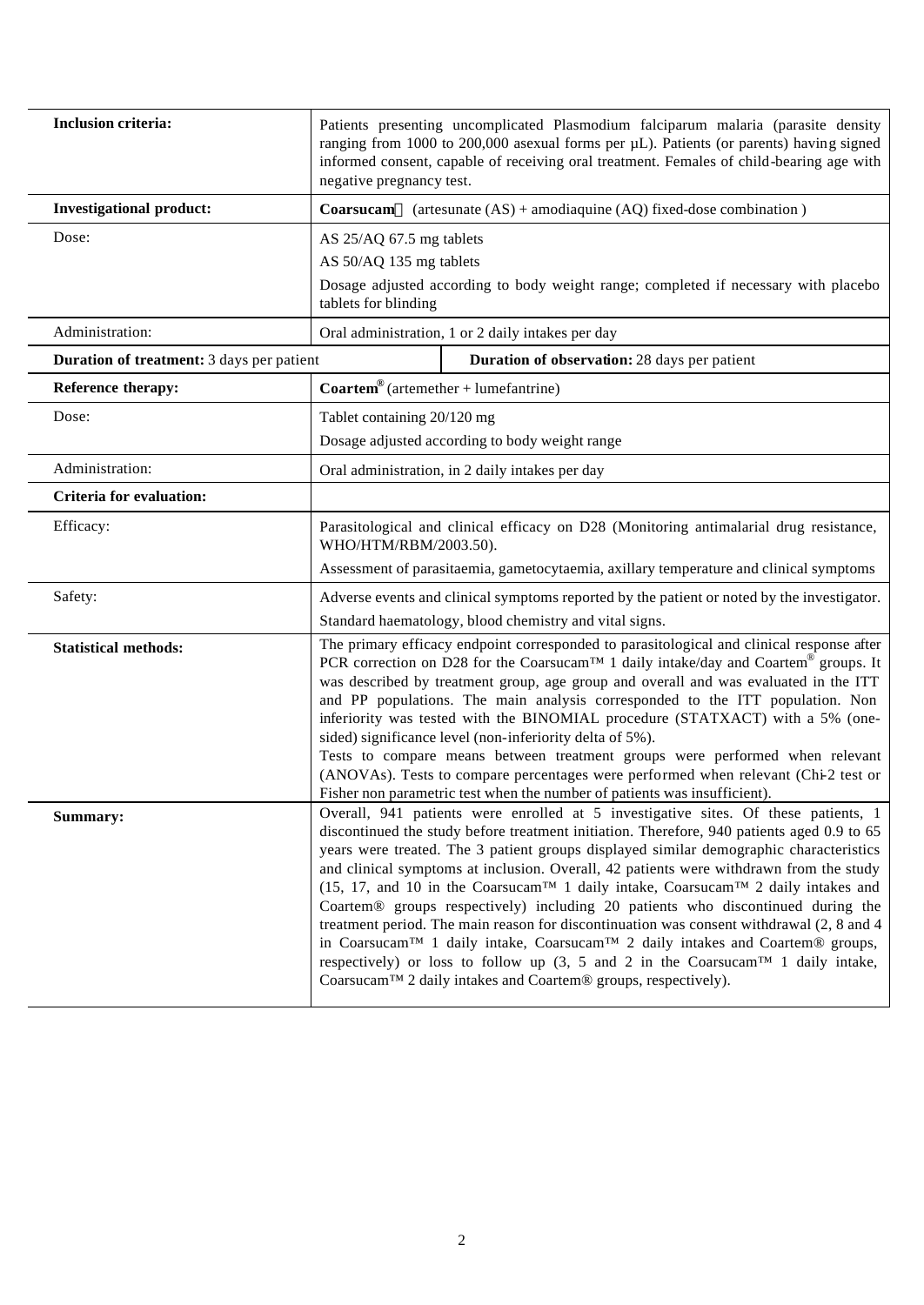| <b>Efficacy results</b> |  |
|-------------------------|--|
|-------------------------|--|

ACPR in the ITT population on Day 28 after PCR correction were 95.2% in the Coarsucam™ one daily dose group (n=310), 94.9% in the Coarsucam™ two daily doses group (n=315) and 95.5% in the Coartem® group (n=311) respectively. Results calculated in the PP population were 98.9% in the Coarsucam™ one daily dose group (n=283), 100% in the Coarsucam™ two daily doses group (n=285) and 98.6% in the Coartem® group (n=289) respectively. Statistical analyses performed in both ITT and PP populations demonstrated the non-inferiority of administering Coarsucam™ 1 daily intake versus Coartem®, in terms of clinical and parasitological efficacy on D28 (2 sided 90%CI=  $[-0.03; 0.03]$  in the ITT population; =  $[-0.02; 0.01]$  in the PP population).

In children less than 5 years, ACPR in the ITT population on day 28 after PCR correction were 94.4% (n=143) in the Coarsucam<sup>™</sup> one daily dose group, 95.9% (n=148) in the Coarsucam<sup>™</sup> two daily doses group and 93.7% (n=142) in the Coartem® group; while in the PP population ACPR on D28 were 98.5% (n=134), 100% (n=137) and 97% (n=133), respectively. The non inferiority of administering Coarsucam™ 1 daily intake versus Coartem® was also confirmed in the subpopulation of children less than 5 years (2 sided 90%CI= $[-0.06; 0.04]$  in the ITT population, = $[-0.0526; 0.0181]$  in PP population).

The non-inferiority of administration of Coarsucam™ 2 daily intakes versus Coartem® and Coarsucam™ 1 daily intake was also demonstrated, in terms of clinical and parasitological efficacy on D28.

On D14, similar adequate responses to treatment after PCR correction were obtained for the 3 treatment regimens in both ITT and PP populations.

Parasite clearance was also comparable in the 3 treatment groups. Around 35% of patients showed negative parasitaemia on D1 and around 99% on D3 without any significant difference between treatment groups at each time.

The number of gametocyte-carrier patients markedly decreased during the study (43 patients at inclusion and 3 patients at D28); it was significantly higher in the Coarsucam™ 2 daily intakes group at D14 ( $p=0.027$ ) and D28 ( $p=0.04$ ). The mean values for gametocytaemia were halved between D1 and D14; the number of gametocytes carriers was null from D21 in the Coarsucam™ 1 daily intake group and from D14 in the Coartem® group.

A favourable evolution of baseline symptoms was observed for the 3 patient groups during the study:

All patients had an axillary temperature =  $37.5^{\circ}$ C or a history of fever within the 24 previous hours on inclusion. After 3 days of treatment, more than 99% of patients were apyretic, irrespective of the treatment regimen.

A similar reduction in the prevalence and intensity of anorexia, dizziness, chills, perspiration, pain, jaundice, hepatomegaly, splenomegaly, pruritus, skinfold, skinrash was observed in the 3 patient groups among the population who presented these symptoms at baseline.

- ß The prevalence of headaches decreased in the 3 groups from 82.2% at baseline to 5.9% at D3. A significant difference was only observed at D3 ( $p=0.03$ ): 11.0% of patients in the Coarsucam<sup>™</sup> 1 daily intake, 7.3% in the Coarsucam<sup>™</sup> 2 daily intakes and 3.3% in the Coartem® groups reported headache.
- ß The prevalence of asthenia decreased in the 3 groups from 87.1% at baseline to 11.1% at D3; a significant difference was observed only at D2 ( $p=0.03$ ): 20.9% of patients in the Coarsucam™ 1 daily intake, 24.5% in the Coarsucam™ 2 daily intakes and 16.7% in the Coartem® groups reported asthenia.
- ß The prevalence of vomiting decreased during the study (from 48.9% at baseline to 2.8% at D3). The proportion of patients who vomited outside the centre was higher at D1, in the Coarsucam<sup>™</sup> 1 daily intake (23.4%) than in the 2 other groups (13.2% in the Coarsucam<sup>TM</sup> 2 daily intakes and 12.3% in the Coartem® groups;  $p=0.0178$ ). No difference was observed on this parameter after D1 between treatment groups.
- ß A reduction in the number of patients suffering from diarrhoea was also observed in the 3 groups (from 2.1% at baseline to 0.3% at D3).